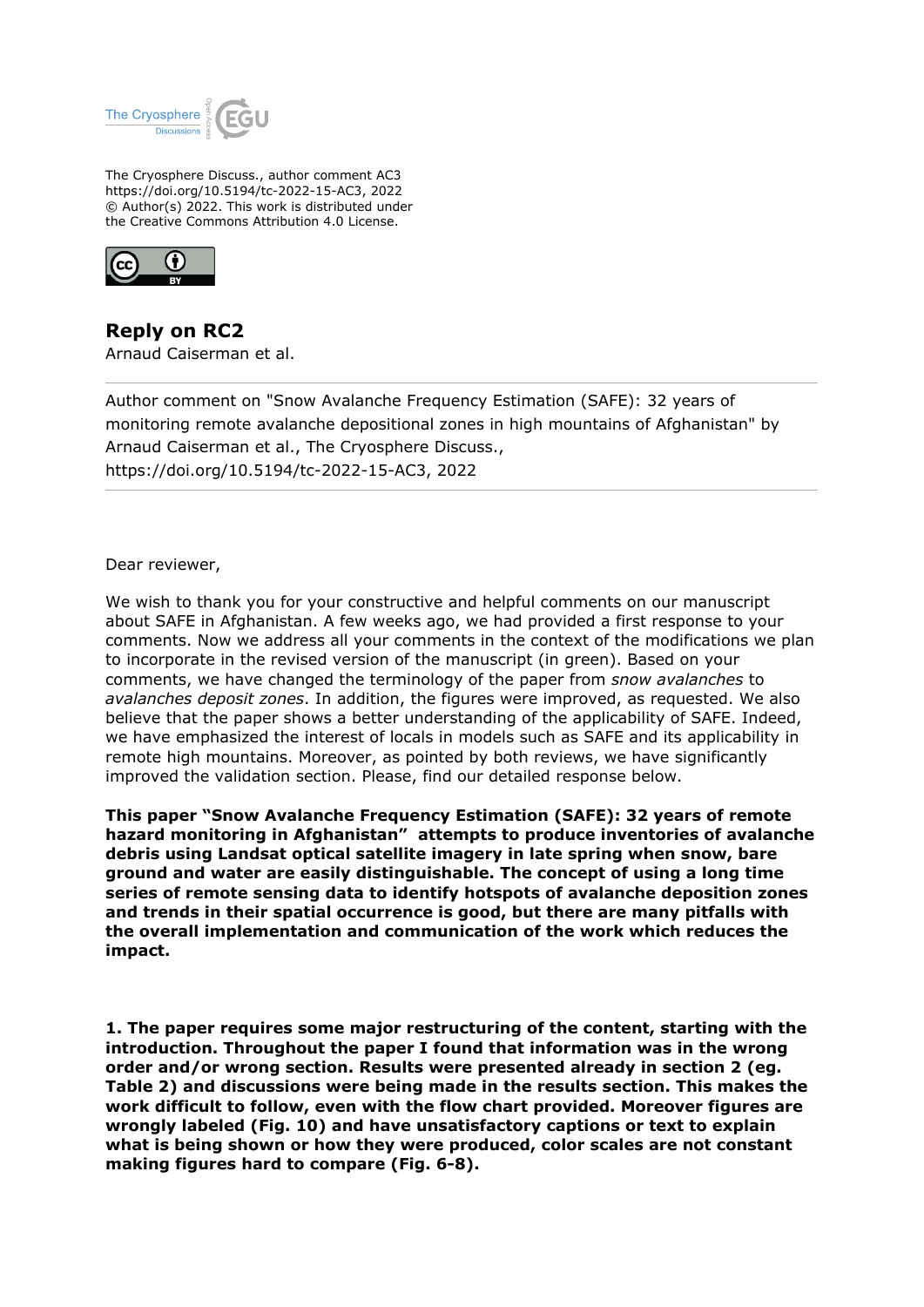The authors are very thankful for your comments on our paper. As specified in our first response few weeks ago, we have restructured the paper accordingly. Now the validation section is at the beginning of the Results, in Sections 3.1 and 3.2.

Regarding Figure 10, we have improved the caption as follows lines 447-450: "Figure 10. a, Map of areas with significant increases in monthly land surface temperatures in the Amu Panj Basin based on MOD11C3 products from 2000 to 2021; b, Geographical shift of avalanche depositional zones: mean longitude and latitude of avalanche deposits each year since 1990 show evidence of a movement to the northeast due to increasing winter temperature in mountainous areas.". To explain how the map was produced, we also added the following lines 437-438: "However, the slope was calculated and a Mann-Kendal test was applied for each pixel of the land surface temperature images (MOD11C3)."

Figures 6-8 were redesigned based on your comment and the label colors are now consistent amongst all maps (sub-catchments, villages and roads).

**2. It seems to me that the authors are basically identifying late season snow patches in valley bottoms close to rivers which they are assuming to be avalanche deposits. This is made quite straightforward by the fact that the regions of interest are snow-free and snow is easily distinguishable by higher NDSI in the Landsat images compared with bare ground or water. This just reduces the problem to a simple thresholding and classification of image pixels into 3 classes, and I fail to see what is state-of-the-art in this approach. Moreover the authors have employed MODIS data to identify the snowline in order to select the dates and regions which are snow-free. MODIS has poorer spatial resolution than Landsat, so why not just use the Landsat data to identify the snowline? I can't see any value in using MODIS vs. Landsat for this purpose.**

As noted in our initial response, indeed, the NDSI reclassification approach of SAFE is straightforward, but the date as well as the region of interest are the key parameters in this model. To our knowledge, no previous studies have adopted this approach. In the introduction, we reviewed the literature related to avalanche detection using optical, radar, and Lidar data, but none of these studies used the NDSI as we did in SAFE.

Regarding the snowline extraction, we used MODIS because of its coverage and its ease of application. Landsat archives can certainly provide snowline maps with higher resolution but the amount of data to be extracted for this purpose is much greater. Moreover, the cloud coverage on Landsat images presents a greater challenge compared to MODIS because there are more tiles to merge from different times, and the coverage is smaller than MODIS. MODIS was used to separate highlands from lowlands across the entire study area and a coarser resolution was acceptable for this purpose.

**3. Throughout the paper the authors emphasise that the approach is based on Landsat data and the use of the google earth engine because it should be used in areas where internet connection is poor. However, they also highlight that the main end-users of such a dataset are stakeholders and decision makers. Are these stakeholders and decision makers likely to be located in remote mountain**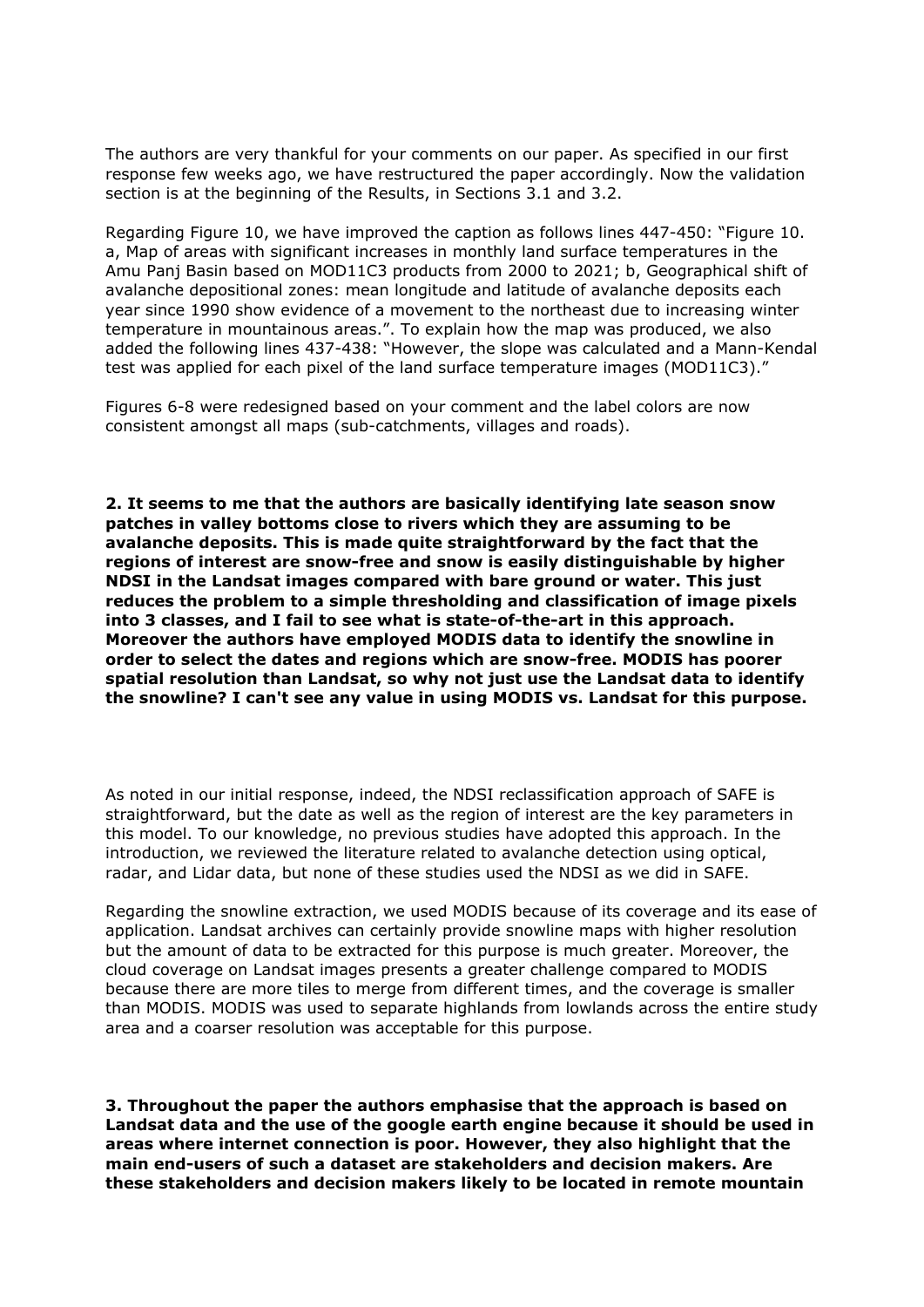**villages or the main cities (where internet connection is presumably good)? Are local villagers in these mountain environments really likely to be making use of this dataset? I find it hard to believe that knowing where a large avalanche deposit has occurred several months prior to its detection is likely to be of interest to these people.**

Thank you for those comments. In our first response, we noted that there is indeed local interest and concurrent local knowledge related to running SAFE (see RC2). To emphasize this point, we have added the following sentences to the conclusion lines 561-565: "Moreover, villages of high mountains such as in Afghanistan are strongly highly dependent on roads connections to provide necessary food, energy, medical supplies, and life-support items, especially in winter. It is therefore critical for local decision makers to assess the frequency of road blockage by avalanche deposits. Thus, open-access and userfriendly tools such as SAFE are highly applicable to interests of local stakeholders even with medium to low power computers since SAFE uses Google servers."

**4. As pointed out by reviewer 1 the classification of avalanche size seems quite arbitrary and does not have much meaning when it is being detected late in the season after it has already partly melted out. It would be more meaningful to show for example a histogram of the avalanche size to show what is being detected rather than applying some random size classification to the detected deposits.**

It was indeed stated in Review 1 that snow avalanche sizes must be classified by volume; however, the two datasets published on EnviDat

(https://www.envidat.ch/#/metadata/satellite-avalanche-mapping-validation) were actually classified by area ( $m<sup>2</sup>$ ), therefore we retained our size classification based on surface area. However, as noted in our response to Reviewer 1, we changed 'size' to 'surface area' wherever needed, for more clarity.

## **5. Inconsistent terminology. Avalanche debris/deposits are referred to as "snow packages", "snow patches", "avalanche depositional" in the paper. The authors should use the correct term and use it throughout.**

Thank you for this comment. In the paper we had used the term "depositional zone", but we now made it more consistent in the revised manuscript.

**6. Poor validation. In section 3 the authors state that over the 32 years of data analysed they identified around 810,000 avalanche deposits using their dataset. However for the calculation of POD and PPV as shown in Table 2 they have ony used 158 deposits observed using Google Earth images. Moreover they do not**